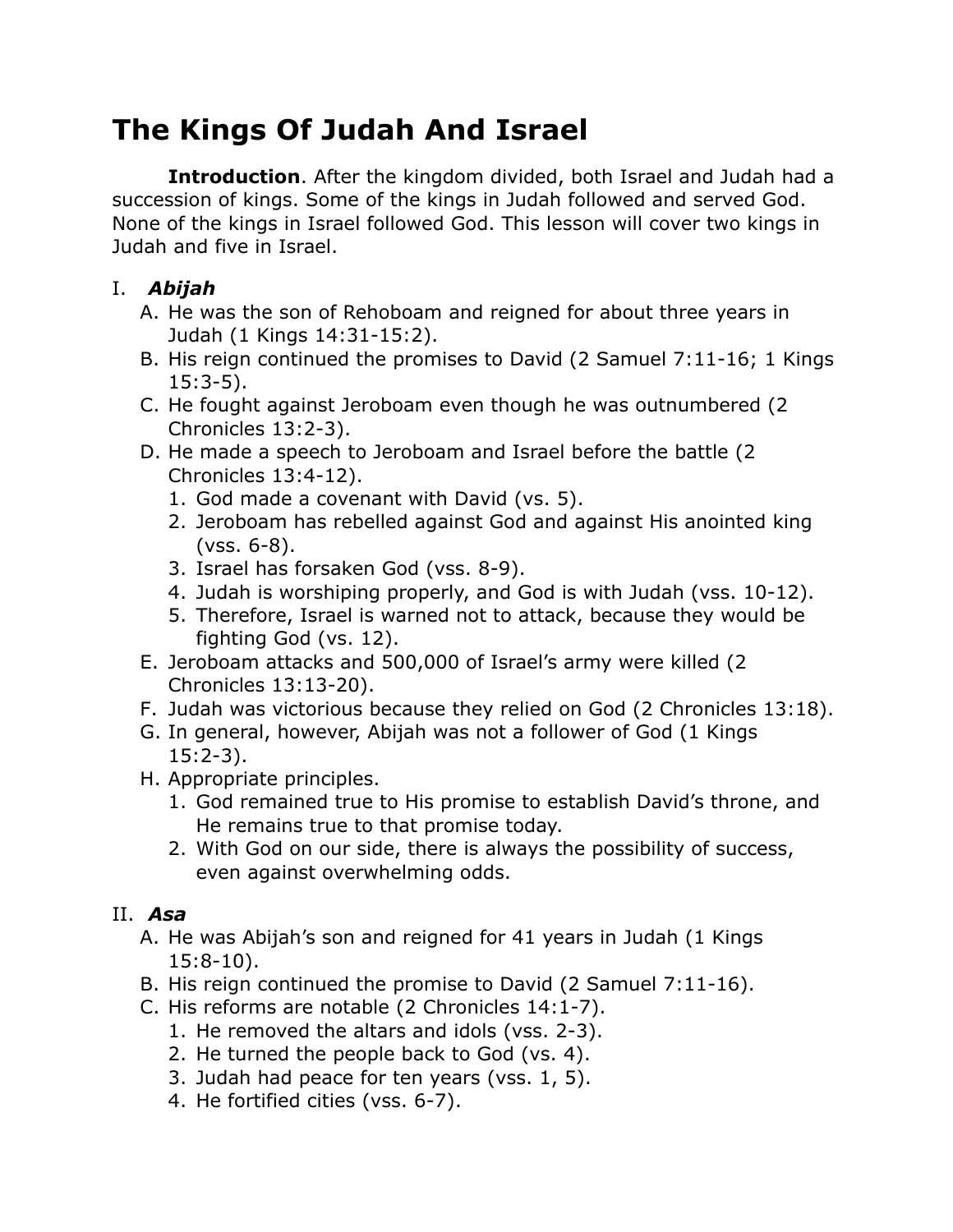- D. Zerah the Ethiopian invaded Judah (2 Chronicles 14:9-15).
	- 1. Asa and Judah faced a superior army (vss. 9-11).
	- 2. Asa prayed to God for help (vs. 11).
	- 3. Judah was victorious (vss. 12-15).
- E. He instituted further reforms (2 Chronicles 15:1-19).
	- 1. The prophets encouraged continued faithfulness (vss. 1-8).
	- 2. The covenant to serve God was renewed (vss. 8-15).
	- 3. Even Asa's mother was not spared in these reforms (vs. 16).
	- 4. Peace continued until the 35th year of his reign (vs. 19).
- F. He turned away from God in his last years (2 Chronicles 16:1-14).
	- 1. War with Israel (vs. 1).
	- 2. Asa turned to Syria for help, but not to God (vss. 2-6).
	- 3. Hanani rebuked Asa for not relying on God (vss. 7-10).
	- 4. Asa imprisoned Hanani and oppressed others (vs. 10).
	- 5. He turned to men instead of God during his illness (vs. 12).
	- 6. Asa died (vss. 13-14).
- G. Appropriate principles:
	- 1. Those who rebel against God will ultimately suffer.
	- 2. Those who rely on God and obey Him will be blessed.
	- 3. When we stray from God's will, we need to repent.
	- 4. Repentance includes stopping sinful practices.
	- 5. Compromise leads to weak faith.

#### III. *Nadab*

- A. He was Jeroboam's son and he walked in the sins of his father (1 Kings 15:25-27).
- B. He reigned two years and was assassinated.

#### IV. *Baasha*

- A. He assassinated Nadab and killed all the descendants of Jeroboam as Ahijah had prophesied. He also followed in the sins of Jeroboam (1 Kings 15:27-16:7).
- B. Jehu prophesied of the destruction of Baasha's household. He reigned 24 years.

#### V. *Elah*

- A. He was Baasha's son (1 Kings 16:6-10).
- B. He reigned for two years and was assassinated.

#### VI. *Zimri*

- A. He assassinated Elah (1 Kings 16:8-20).
- B. He killed the descendants of Baasha, fulfilling the prophecy of Jehu. He reigned 7 days.